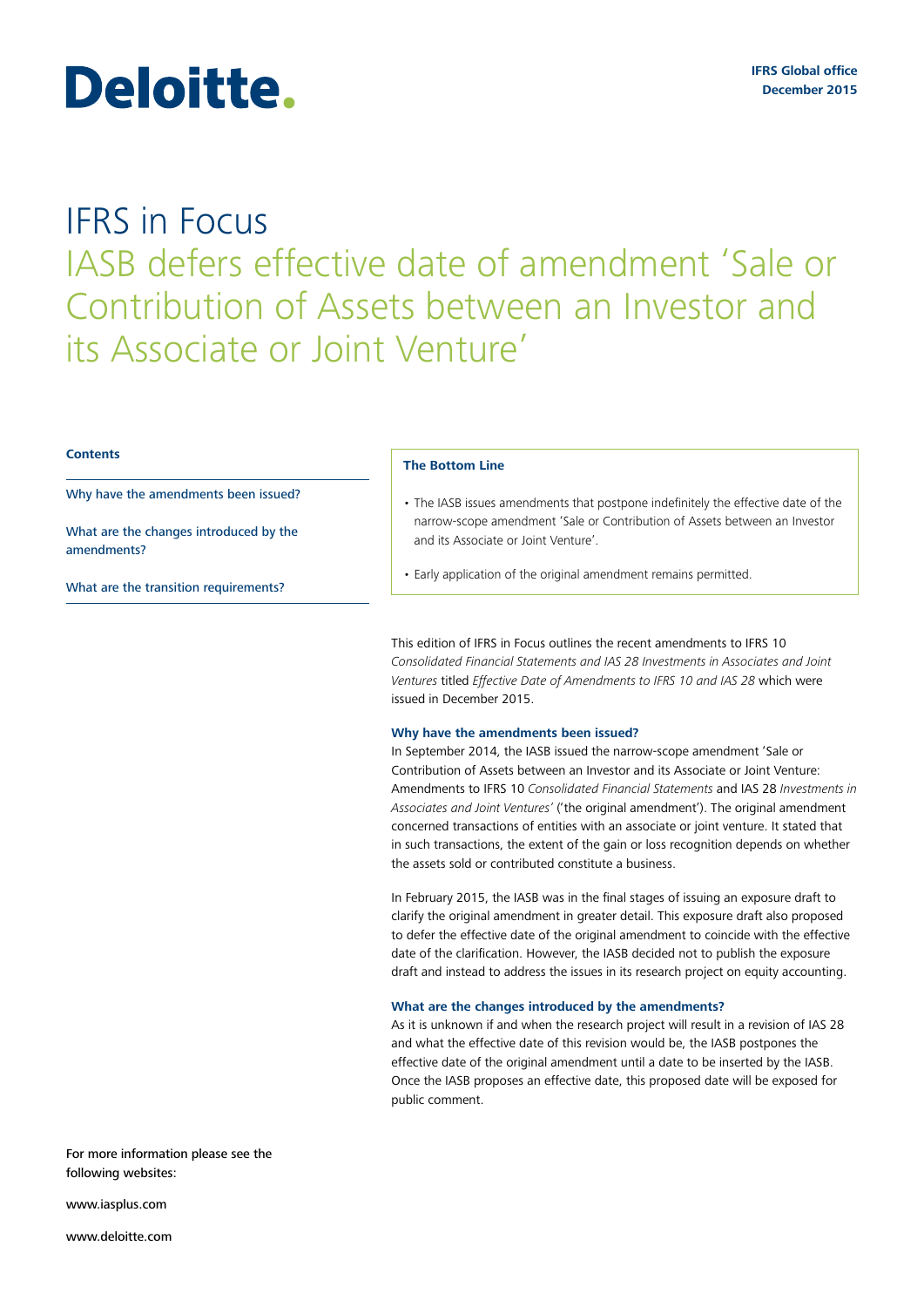# **Observation**

It is difficult to predict the new effective date. The research project on the equity method will primarily focus on application issues arising from the requirements in IAS 28. However, the scope of the project could be broadened if the post implementation reviews of IFRS 10, IFRS 11 and IFRS 12 identify further deficiencies.

# **What are the transition requirements?**

As the IASB had permitted early adoption of the original amendment, it decided that early application should continue to be allowed to address existing diversity in practice. The Board concluded that early application would not increase diversity.